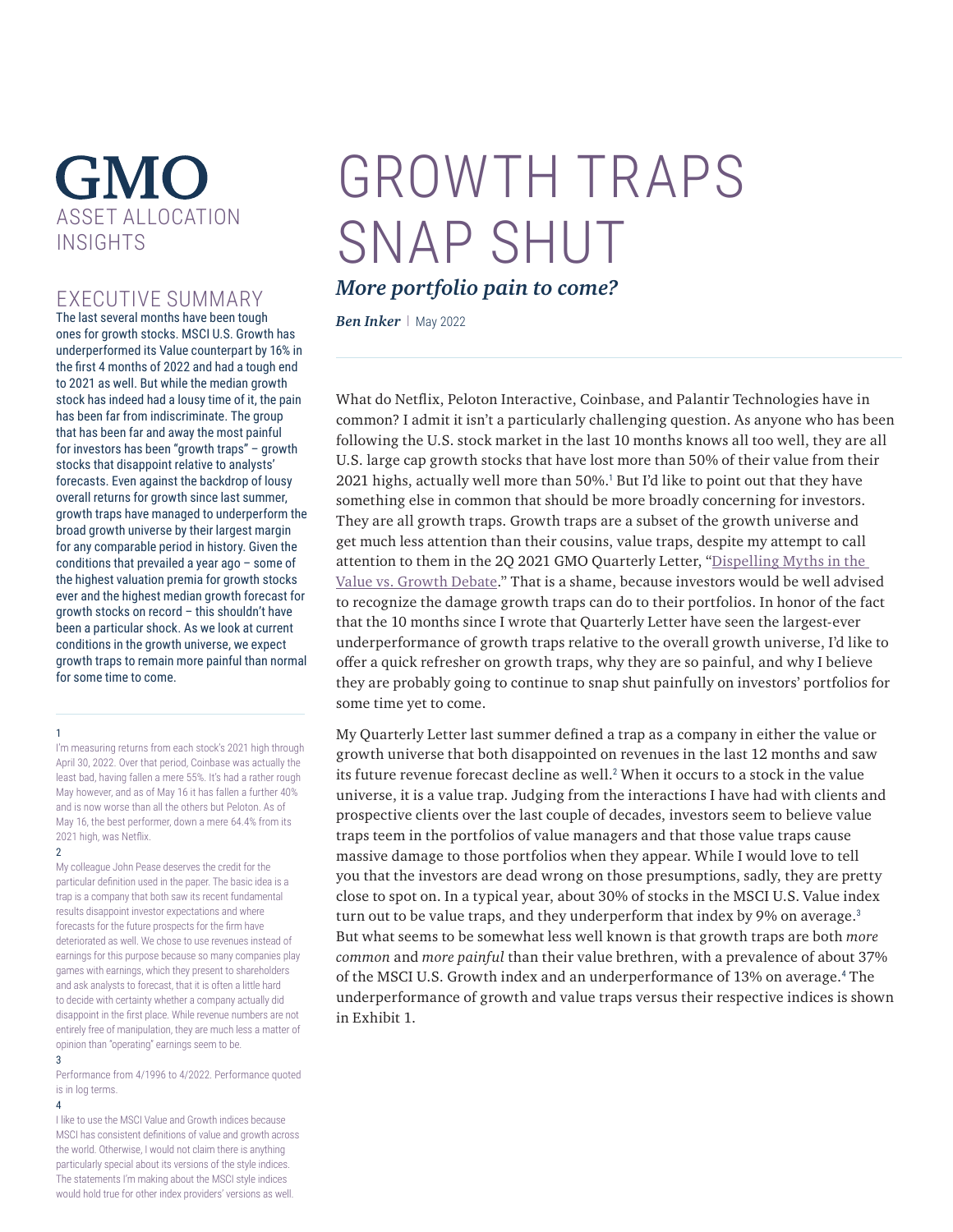

# EXHIBIT 1: PERFORMANCE OF VALUE AND GROWTH TRAPS VS. THEIR STYLE INDICES

# *"*

*For a growth stock...a disappointment in the performance of the company is extremely likely to result in a falling valuation multiple.*

## 5

It's worth pointing out that being a growth trap does not require a company to show negative growth. Netflix actually showed positive revenue growth in its disastrous announcement in April and is still forecast to grow in both 2022 and 2023. It's just that it is forecast to grow a lot less than it was expected to prior to the announcement.

6

Exhibit 1 is showing 12-month returns for value and growth traps. The 12 months ending in April 2022 provided the worst 12-month underperformance for growth traps in history, but because 2 months of it came before I warned anyone about growth traps, it was more fun (and satisfying) to talk about the returns since I wrote about them. 7

The GMO Equity Dislocation Strategy has returned 13.9% since August 31, 2021, the publish date of the 2Q 2021 Quarterly Letter, and 26.3% since its October 2020 inception, both net of fees and through March 31, 2022.

8 Of course, we run the risk of these stocks turning into next year's value traps, but we think we are being decently paid for taking that risk.

Data as of December 1997 through April 2022 | Source: GMO, IBES, Compustat, MSCI Returns are for the preceding 12 months.

The fact that growth traps are more painful than value traps is, in one sense, not really a surprise. Value stocks are already companies that investors don't have particularly high hopes for. They trade at lower-than-average multiples by definition. The fact that a company trades at lower-than-average multiples certainly doesn't mean it can't fall when its fundamentals disappoint, but it does generally mean that the pain isn't compounded too severely by falling valuations as well. **For a growth stock, however, a disappointment in the performance of the company is extremely likely to result in a falling valuation multiple. After all, these are exactly the companies that the market has awarded higher-than-average multiples** *because* **of outsized expectations of their growth prospects. When those prospects deteriorate, valuations almost invariably fall significantly, often precipitously.<sup>5</sup>**

That was certainly the fate of the stocks I mentioned at the start of the piece. And they were by no means alone. While the prevalence of growth traps over the past year has not been particularly noteworthy – 26.1% of the growth universe was a trap over the 12 months ending in April, about 10% below their long-run average – their average underperformance was record-breaking. Over the last 10 months, growth traps underperformed the growth universe by 23%, a worse showing than any 10-month period they experienced, even during the bursting of the internet bubble, and worse than in any 10-month period in the 26 years we have the revenue forecast data necessary to define growth traps to begin with.<sup>6</sup> Somewhat entertainingly for those of us managing a value versus growth long/short strategy – in GMO's case, our  $Equity Dislocation Strategy<sup>7</sup> – we've actually found ourselves in recent months buying$  $Equity Dislocation Strategy<sup>7</sup> – we've actually found ourselves in recent months buying$ a handful of our former shorts as they "trapped" all the way across the large gulf from overpriced growth stocks to underpriced value opportunities.<sup>8</sup>

Though we feel comforted to have by and large avoided growth traps over the past year in the portfolios we run for our clients, the important point for anyone building portfolios today is the fact that there are good reasons to expect that growth traps are going to continue being more painful than normal for a while yet. Why do we believe this? It has to do with the basic drivers of the pain caused by growth traps. At the risk of stating the blindingly obvious, the two key parameters that determine the pain of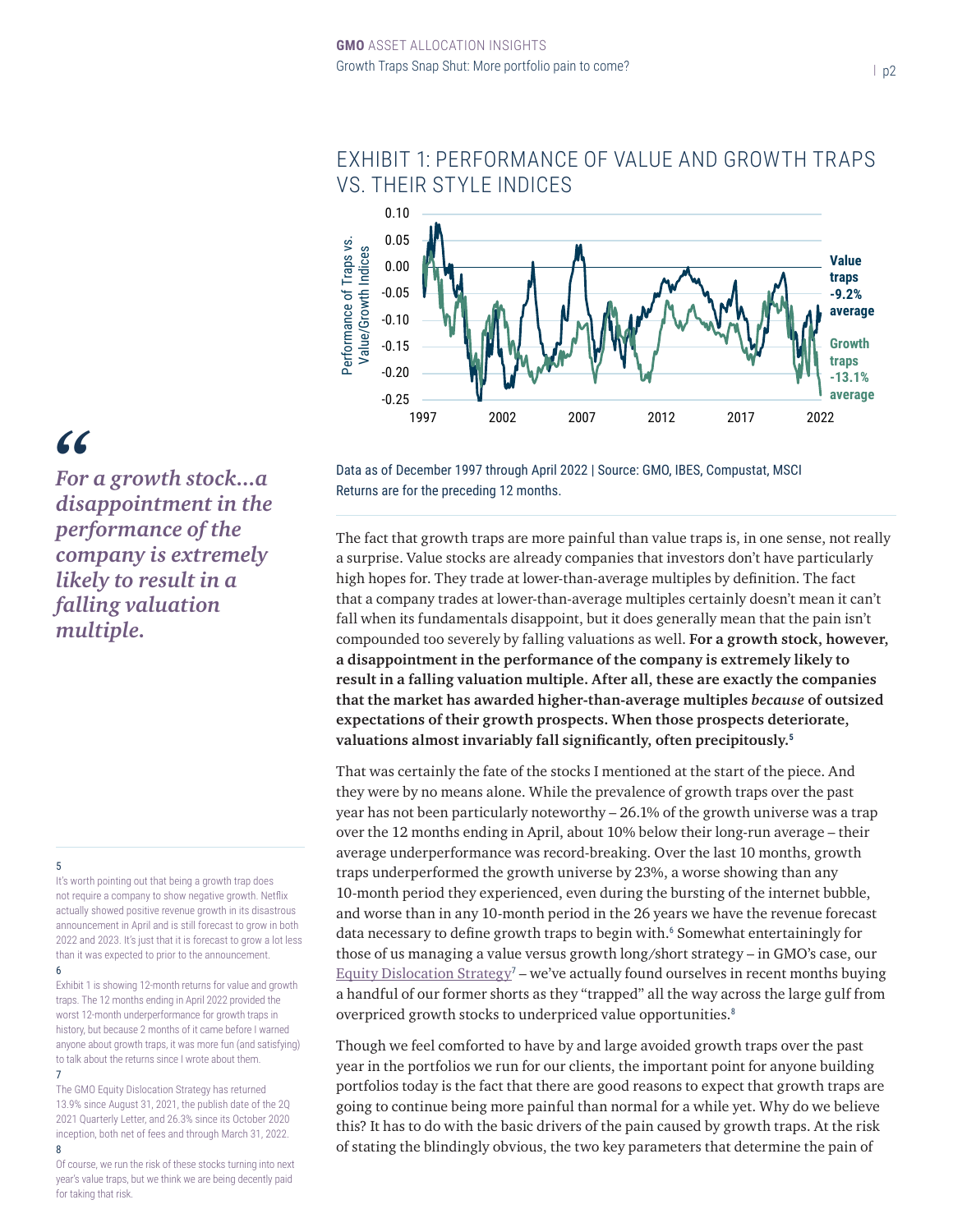growth traps are the likelihood of growth stocks becoming growth traps and the pain they deliver when they do so. Exhibit 2 shows the prevalence of growth and value traps through time.



# EXHIBIT 2: WEIGHT OF VALUE TRAPS AND GROWTH TRAPS

Data as of December 1996 through April 2022 | Source: GMO, IBES, Compustat, MSCI Recession dates are moved forward 10 months to account for the lag in receiving revenue data and declaring "traps."

While the average prevalence is over 30% for both the value and growth universes, it's pretty obvious that there is a strong cyclical component. Trap weights are high in recessions and low when growth is surprisingly strong, particularly in the early stages of the recovery from recessions. The year ending last June was particularly striking in that it saw the lowest level of traps in history, which makes some sense in that the year saw the strongest GDP growth the U.S. has experienced in 70 years.<sup>9</sup>

Since last spring, trap percentages have risen for both the value and growth universes and, judging from history, I wouldn't want to make the bet they are coming back down any time soon. If we wanted to try to get a little smarter than simply saying "when recent trap weights are lower than average, they are more likely to rise than fall," another parameter we could use to try to predict traps would be the level of growth forecasts themselves. Given that a trap requires disappointing results relative to both near-term and longer-term estimates, the growth estimates that seem most relevant are the longer-term ones. On that front, there is good and bad news. The good news is that the long-term growth forecast for the median growth stock is down sharply from the levels we saw a year ago.<sup>10</sup> The bad news is that despite the fall, those forecasts are as high as they were at the peak of the internet bubble in 2000, as you can see in Exhibit 3.<sup>11</sup>

# *"*

*The long-term growth forecast for the median growth stock is down sharply from the levels we saw a year ago... Despite that fall, those forecasts are as high as they were at the peak of the internet bubble*

## 9

For those keeping score at home, that was 16.8% nominal GDP growth for the year to June 2021, which was the highest figure since the 18.4% recorded in June 1951. Both years' figures owed a lot to high inflation, but analysts forecast nominal revenues at the end of the day, so even if it's rising prices rather than rising units, revenues are revenues.

#### 10

Honestly, I hadn't quite understood quite how high those expectations had gotten. In retrospect, it looks a little crazy that growth estimates peaked 50% higher than they had been in the internet bubble -- far and away the largest outlier we've ever seen in the series.

#### 11

These long-term growth forecasts are actually for earnings rather than sales. Unfortunately, analysts don't report long-term sales forecasts or, if they do, IBES doesn't aggregate them. In any event, we're only using sales in our trap definition due to the problems of accurately defining whether an earnings release was actually a disappointment or not, so switching between the two measures for this purpose doesn't seem like a big issue.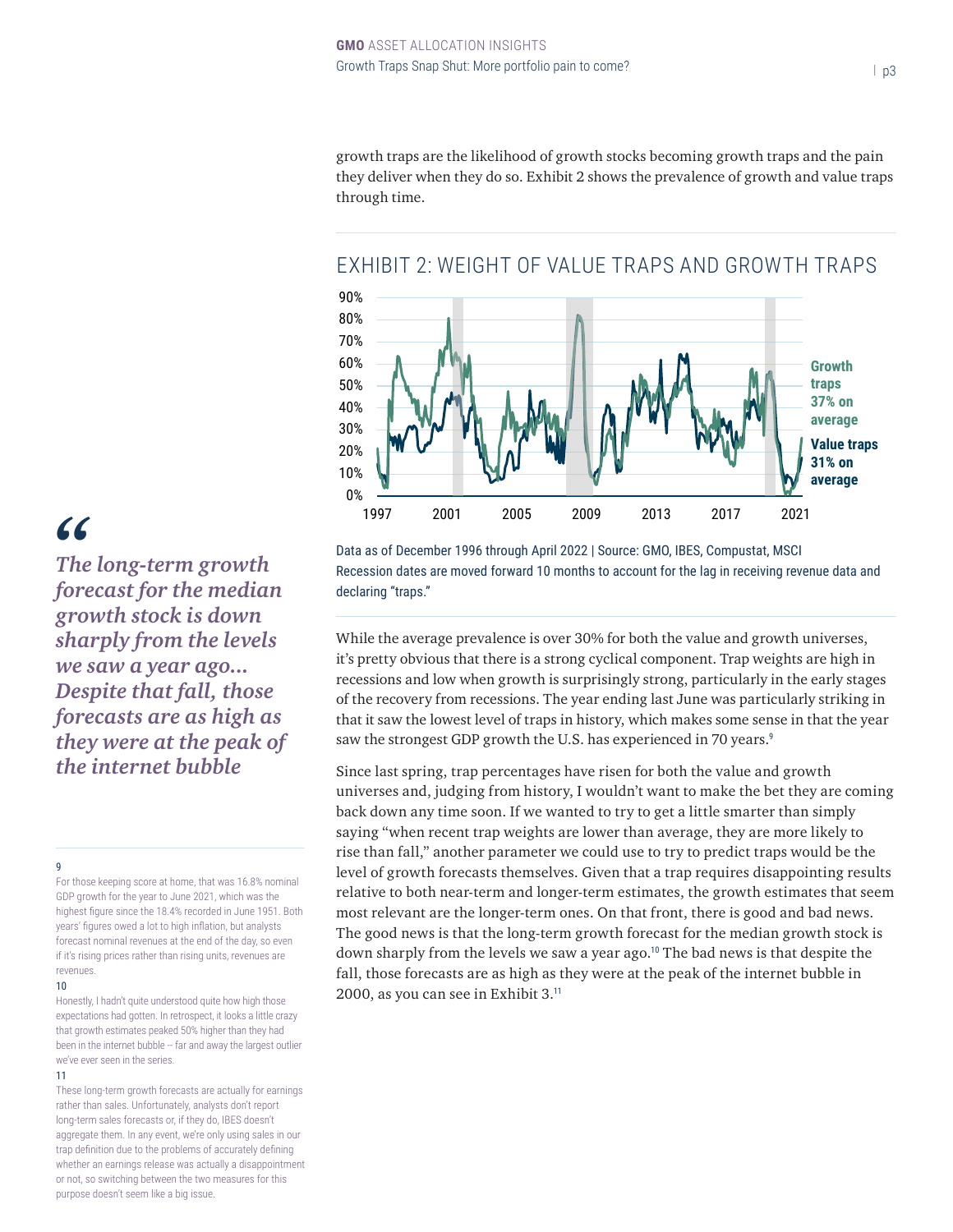

# EXHIBIT 3: MEDIAN IBES LONG-TERM GROWTH FORECASTS FOR MSCI U.S. GROWTH INDEX (%)

Data as of December 1996 through April 2022 | Source: GMO, IBES, MSCI

Interestingly, those outsized growth expectations a year ago didn't actually lead to a particularly outsized population of growth traps, but the longer-term correlation between forecast growth and disappointments is quite strong at +0.42. Given that we are still about 1.1 standard deviations above normal for growth forecasts, that level implies higher than normal growth trap probabilities over the next year.

The other parameter besides the growth trap weights that drives the pain of growth traps is the underperformance of those companies that wind up being traps. Growth looks pretty vulnerable in that piece of the puzzle as well, as we can see in Exhibit 4.

# EXHIBIT 4: GROWTH STOCK VALUATION PREMIUM VS. LONG-TERM AVERAGE



Data as of December 1996 through April 2022 | Source: GMO, Compustat, Worldscope, MSCI

This chart shows the premium at which growth stocks are trading relative to value, renormalized so the long-run average is 1.0. The chart is just the inverse of the cheapness of value chart I've been showing for a couple years, but in this case my focus is the fact that the higher the premium at which growth stocks are trading, the